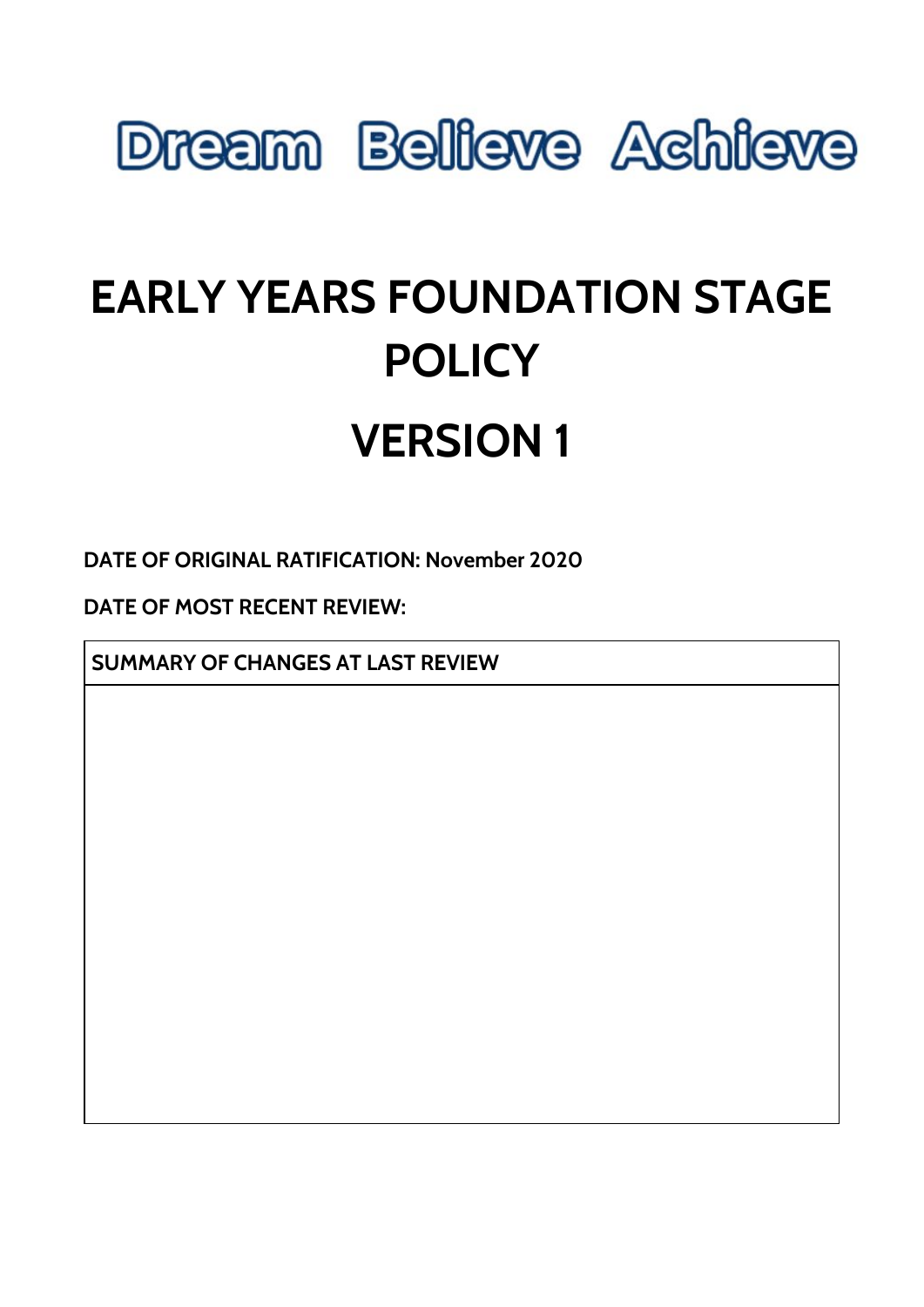

| <b>RECORD OF CONSULTATION</b> |                             |
|-------------------------------|-----------------------------|
| <b>DATE</b>                   | <b>CONSULTATION DETAILS</b> |
| 13/11/20                      | Consultation with staff     |
|                               |                             |
|                               |                             |
|                               |                             |
|                               |                             |
|                               |                             |
|                               |                             |
|                               |                             |

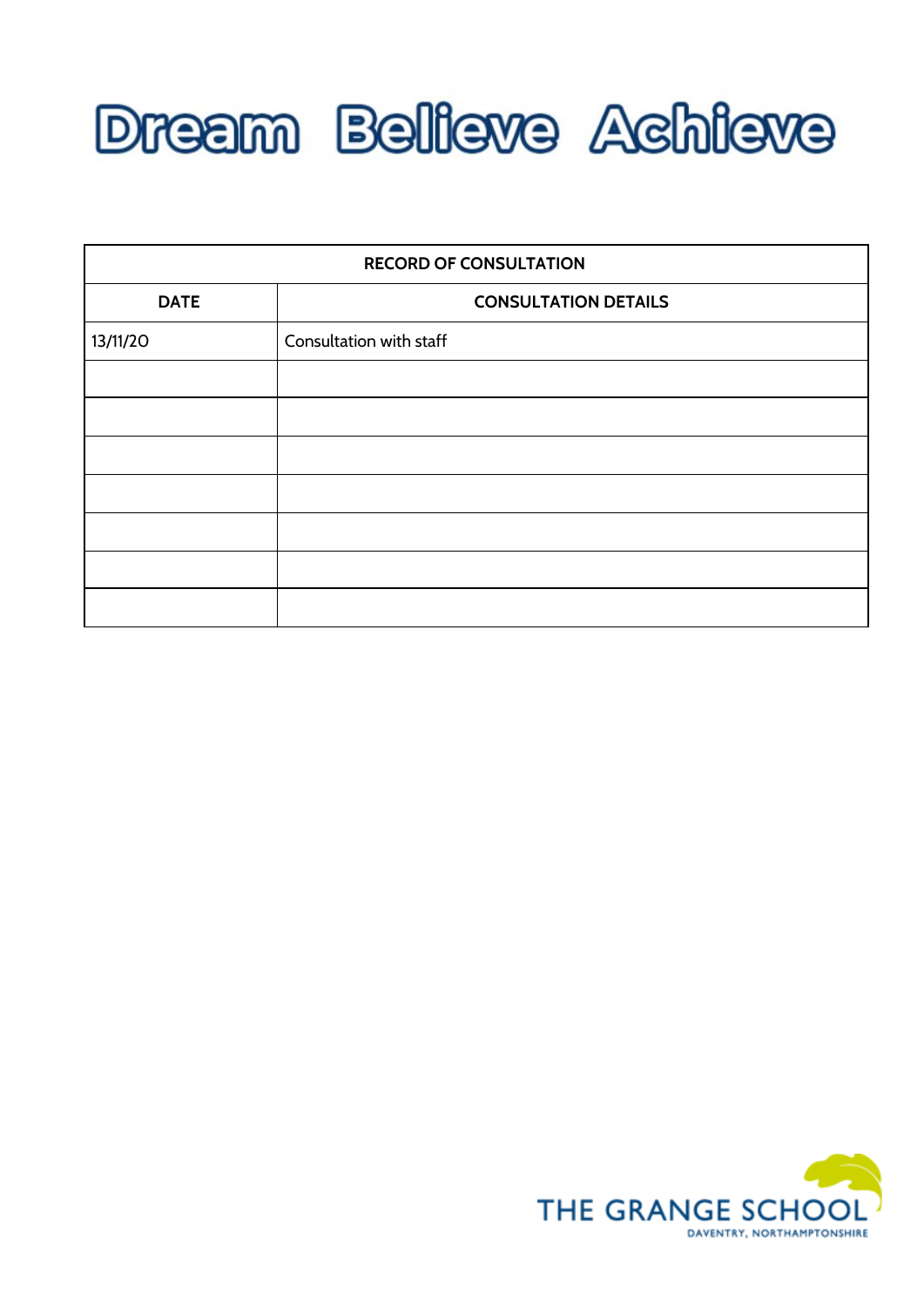#### **Vision**

Our vision for the children at The Grange School Daventry is to ensure all children have the opportunity to *develop and learn in a safe and nurturing environment, where play and learning are combined. Through* practical learning experiences, we strive to equip children with a love of learning and a natural curiosity. We value the benefits of the outdoors to extend the learning world for our children; helping them to develop *their confidence in talking about ideas, formulating questions, expressing feelings, planning and* participating in cooperative activities. We are committed to giving our pupils the best possible start to their *school life, teaching them skills that ensure their wellbeing now and success in the future.*

#### **Introduction**

The Early Years Foundation Stage (EYFS) applies to the learning and development of all children from birth to the end of the Reception Year, which in The Grange School Daventry , is Seedlings, Saplings, Ash and Fir.

At the Grange School, we have a 39 place Nursery, which offers 8 places in the morning session 8.45am-11.45am for 2 year olds plus 31 places in the morning session for 3/4 year olds. We also have a reception unit for 60 children. To ensure best practice, we have one teacher in the Nursery and two in Reception. In addition to this we have highly qualified Nursery Nurses and support staff who also work within the EYFS unit and provide extra support and intervention where needed.

Early childhood is the foundation on which children build the rest of their lives. It is not just a preparation for the next stage but is vitally important in itself.

For children, learning is a rewarding and enjoyable experience in which they explore, investigate, discover, create, practice, rehearse, repeat, revise and consolidate their developing knowledge, skills, understanding and attitudes. During the Foundation Stage, many of these aspects of learning are brought together effectively through playing and talking.

### **Aims/Objectives**

At The Grange School we aim to provide the highest quality care and education for all our children thereby giving them a strong foundation for their future learning. We create a safe and happy environment with motivating and enjoyable learning experiences that enable children to become confident and independent learners. We value the individual child and work alongside parents and carers to help every child reach their full potential.

As outlined in the 'Statutory Framework for Early Years Foundation Stage':

'Every child deserves the best possible start in life and the support that enables them to fulfil their potential. Children develop quickly in the early years and a child's experiences between birth and age five *have a major impact on their future life chances.'*

### **Statutory Framework of EYFS**

We adhere to the 'Statutory Framework of the EYFS' and the four guiding principles that shape practice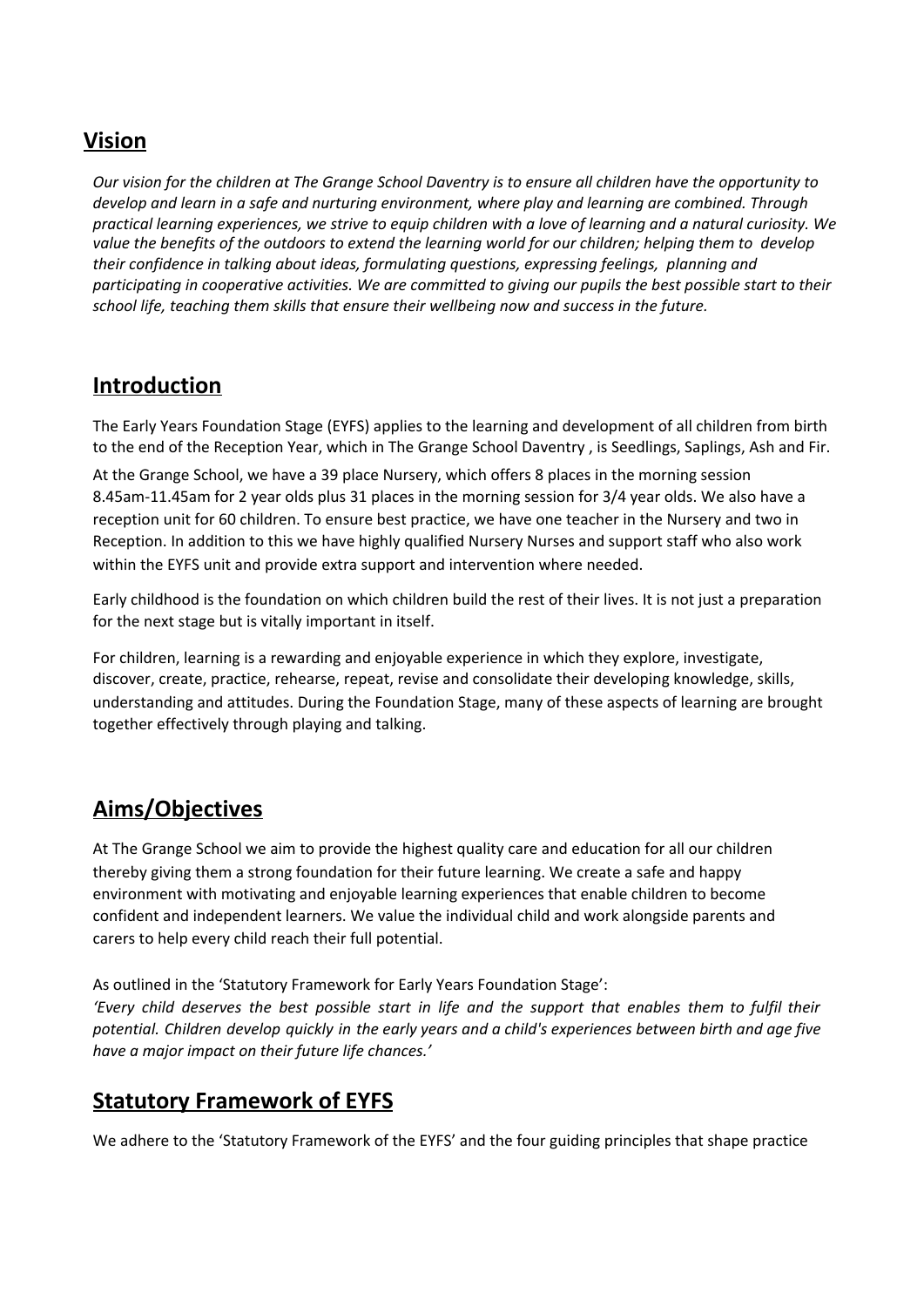within Early Years settings:

- Every child is a **unique child**, who is constantly learning and can be resilient, capable, confident and self-assured;
- Children learn to be strong and independent through **positive relationships**;
- Children learn and develop well in **enabling environments**, in which their experiences respond to their individual needs and there is a strong partnership between practitioners and parents/ carers;
- **Children develop and learn in different ways and at different**

#### **rates**

- As part of our practice we:
- Provide a balanced curriculum, based on the EYFS, across the seven curriculum areas, using play as the vehicle for learning;
- Promote equality of opportunity and anti-discriminatory practice.
- We provide early intervention for those children who require additional support;
- Work in partnership with parents and carers;
- Plan challenging learning experiences, based on the individual child, informed by observation and assessment and by the children's own ideas and interests;
- Provide opportunities for children to engage in activities that are adult-initiated, child-initiated and adult supported;
- Provide a secure and safe learning environment indoors and outdoors.

### **EARLY YEARS FOUNDATION STAGE CURRICULUM**

We plan an exciting and challenging curriculum based on our observation of children's needs, interests, and stages of development across the seven areas of learning to enable the children to achieve and (sometimes) exceed the Early Learning Goals.

All seven areas of learning and development are important and interconnected.

Three areas are particularly crucial for igniting children's curiosity and enthusiasm for learning, and for building their capacity to learn, form relationships and thrive, both in the EYFS and into Key Stage 1. These three areas are the **prime** areas:

- Communication and Language
- Physical Development
- Personal, Social and Emotional Development

Children are also supported through the four **specific** areas, through which the three prime areas are strengthened and applied:

- Literacy
- Mathematics
- Understanding the World
- Expressive Arts and Design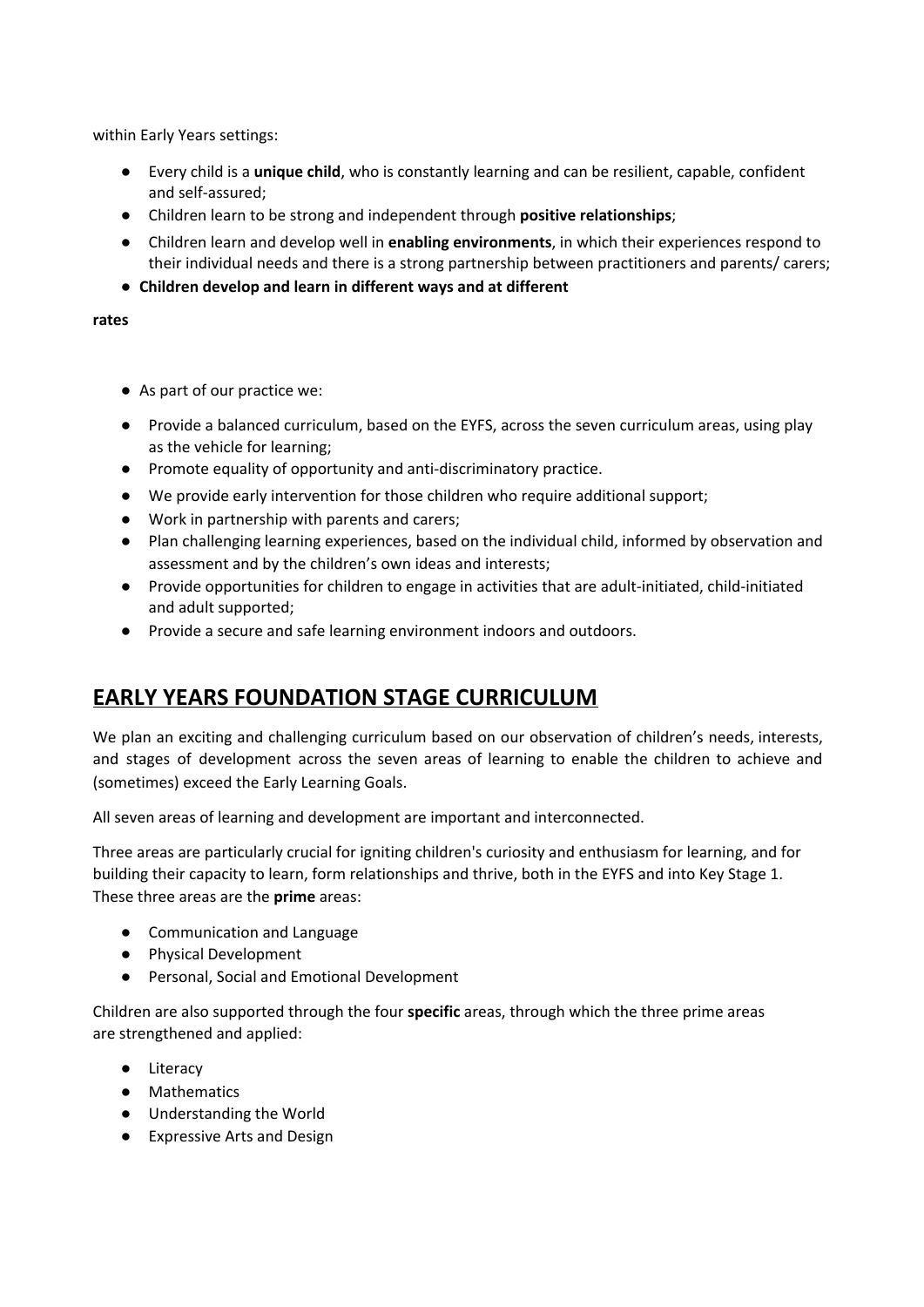In planning and guiding children's activities, practitioners must reflect on the different ways that children learn and reflect these in their practice.

Three characteristics of effective teaching and learning are:

- 1. **Playing and exploring** children investigate and experience things, and 'have a go'.
- 2. **Active learning** children concentrate and keep on trying if they encounter difficulties.
- 3. **Creating and thinking critically** children have and develop their own ideas, make links between ideas and develop strategies for doing things.

Children are provided with a range of rich, meaningful first-hand experiences in which they can explore, think creatively and be active. We aim to develop and foster positive attitudes towards learning, confidence, communication and physical development.

We create medium term plans based on a series of broad themes each of which offers experiences in all seven areas of learning.

We always remain flexible to allow for unplanned circumstances and children's responses. Our planning is continually evaluated by all staff to ensure that children's individual 'Next Steps in Learning' and personalised learning needs are met.

Children will engage in whole group and small group activities alongside their independent learning. There are also allocated times for whole class daily 'learning sessions'.

The curriculum is delivered using a play-based approach as outlined by the EYFS framework: *'Each area of learning and development must be implemented through planned, purposeful play and through a mix of adult-led and child-initiated activities'.*

We plan a balance between children having time and space to engage in their own child-initiated activities and those which are planned by adults. During children's play, the adults in class interact when appropriate to stretch and challenge them further.

In planning and guiding children's activities, we reflect as practitioners on the different ways that children learn and build these into our practice. We create a stimulating learning environment to encourage children to free-flow between inside and outdoors as far as possible.

#### **OBSERVATIONS AND ASSESSMENT**

As part of our daily practice we observe and assess children's development and learning to inform our future plans. We record our observations in a variety of ways and everyone in class is encouraged to contribute.

Observations of children's achievements are collated in their own personal, online 'Tapestry' Learning Journal and also as part of their 'focus child' observation sheets each term. Parents/carers receive a notification when an observation has been added to their child's Tapestry Learning Journal and they can then view this observation and any related photographs/videos and assessments.

Parents/carers are encouraged to add their own comments and also to upload their own observations to show us what their children are able to do at home. Children's 'Next Steps in Learning' are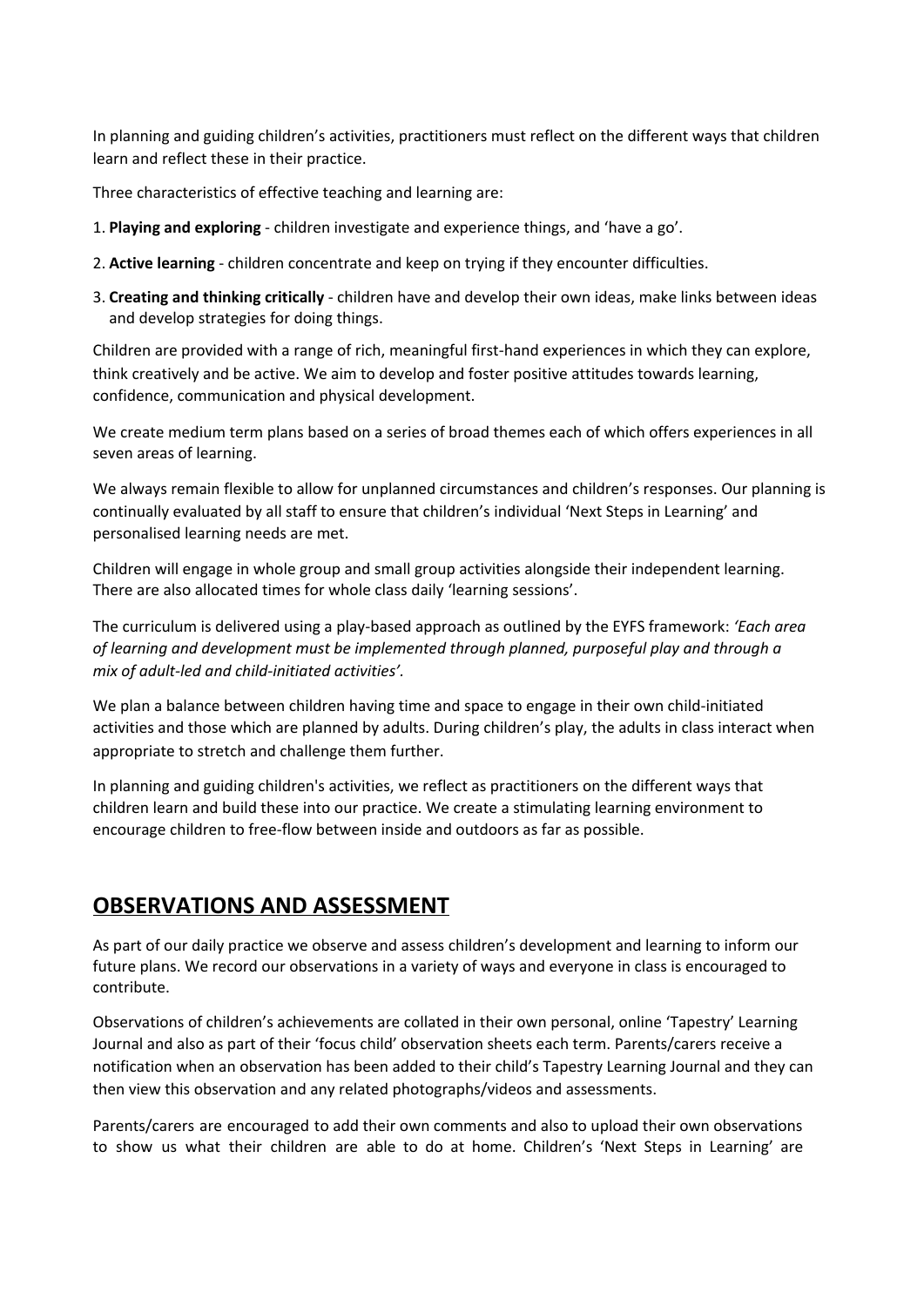identified on their 'focus child' observation sheet so that parents/carers know how to help their children with their learning at home.

These ongoing observations are used to inform the EYFS Profile. The children's progress is reviewed continually. Throughout their time in Reception, parents/carers are welcomed in to share their children's learning; both informally through our 'open door' policy and more formally during parent/teacher consultations.

At the end of the year, the EYFS profile provides a summary of every child's development and learning achievements including whether they have reached a 'Good Level of Development' (GLD). Children are assessed against the Early Learning Goals (ELG) by the class teacher - who uses the exemplification documents, and their knowledge of the children to make a 'best fit' judgement.

The children are assessed as achieving a 1 or 2 against each area of the EYFS curriculum:

- 2 = Expected ELG meeting the expected level
- 1 = Emerging ELG not yet meeting the expected level

This profile data is the statutory data that is sent to the Local Authority and used to help school benchmark and identify improvements.

#### **SAFETY INCLUDING SAFEGUARDING AND WELFARE REQUIREMENTS**

The safety and welfare of our children is paramount at The Grange School. We have robust policies and procedures in place to ensure the safety of the children.

In Nursery / Reception we provide a safe and secure environment and provide a curriculum which teaches children how to take risks, follow rules and stay safe. We comply with the welfare requirements set out in the Statutory Framework for Early Years Foundation Stage and understand that we must:

Promote the welfare of all children;

- Promote good health;
- Manage behaviour effectively and appropriately;
- Ensure all adults working with children are suitable to do so;
- Ensure that the environment is safe and all equipment and furniture is fit for purpose;
- Ensure all children have a challenging and enjoyable learning experience.

We promote the good health of the children in our care in numerous ways, including the provision of nutritious fruit snacks, access to water throughout the day, allocating significant time for physical development and following set procedures when children become ill or have an accident.

Staff and visitors are prohibited from using their mobile phones in our classrooms, only the class iPads are used to photograph children (for Tapestry observations and assessment purposes) and children must be appropriately dressed in photographs.

The Grange School has robust systems in place to ensure that all practitioners who have regular contact with children are suitable for their role.

The EYFS staff hold the Paediatric First aid qualification, which is a statutory requirement of the EYFS. The Child Protection Policy is in place to ensure the safety of all stakeholders at The Grange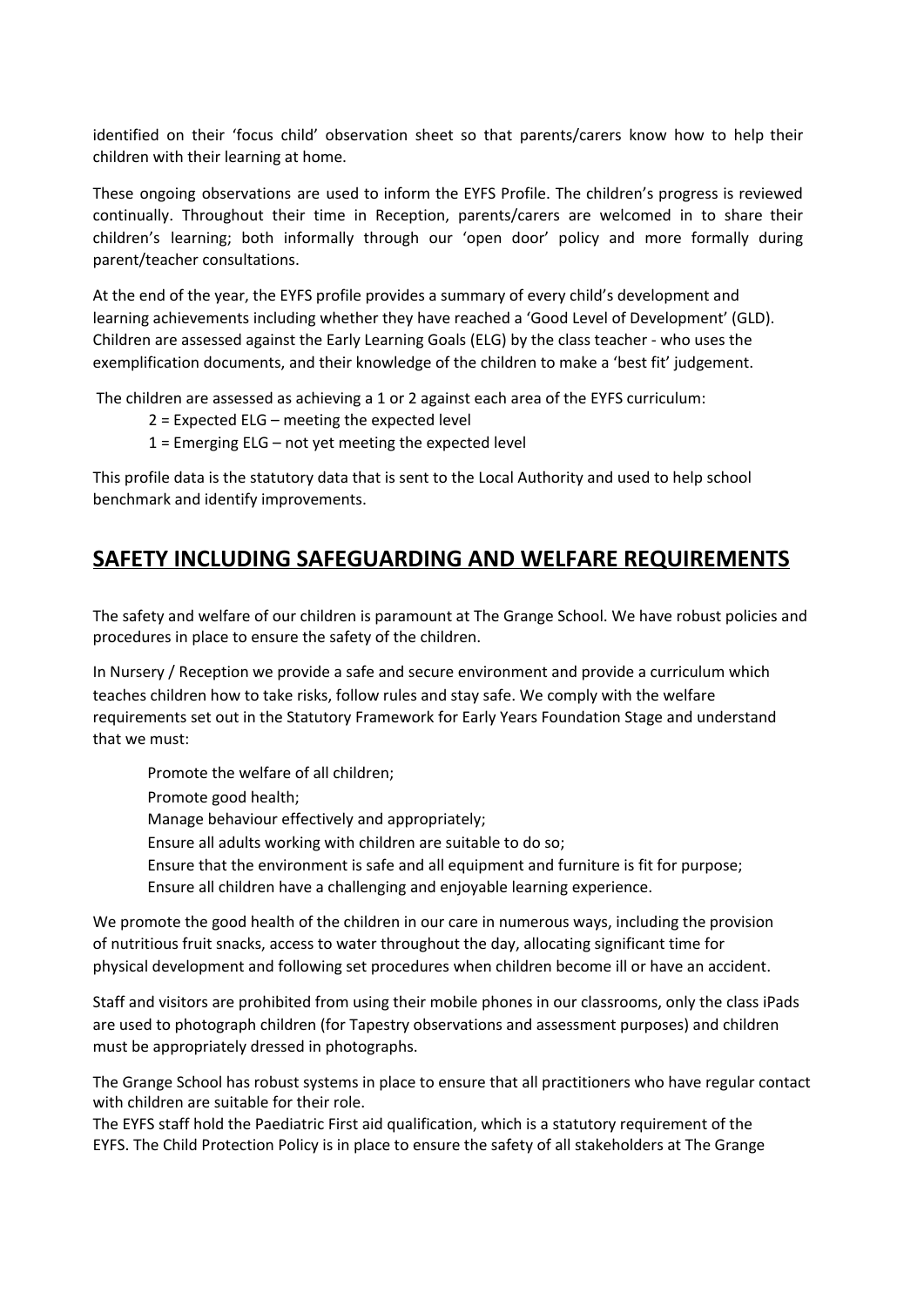#### School.

Backing up this policy is a dedicated safeguarding team which includes three Designated Safeguarding Leads. We have a comprehensive safeguarding system to log any concerns regarding any aspects of safeguarding and behaviour. All staff are vigilant in reporting concerns.

#### Inclusion

We value all our children as individuals, irrespective of their ethnicity, culture, religion, home language, background, ability or gender. We plan a curriculum that meets the needs of the individual child and support them at their own pace so that most of our children achieve and even exceed the Early Learning Goals.

We work closely with the parents/carers of our high achieving children to ensure that their individual needs are met and their talents fostered. We ensure that these children are challenged appropriately to reach their full potential.

We strongly believe that early identification of children with additional needs is crucial in enabling us to give the child the support that they need and in doing so, work closely with parents/carers and outside agencies. We have a designated SENDCo in school who supports us with any additional needs a child may have.

### **THE ROLE OF PARENTS/CARERS**

We recognise the central importance of parents/carers as children's first educators. We believe they have a significant role to play in the lifelong education of their child. We strive to create and maintain partnerships with parents/carers as we recognise that together, we can have a significant impact on a child's learning. We welcome and actively encourage parents to participate confidently in their child's education and care in numerous ways.

Holding information evenings before the children start school;

Talking to them about their child's interests and needs during our introductory sessions in school and at our home visits carried out each July / September;

Being welcoming and approachable and having an open-door approach for parents to voice concerns/ask questions;

Inviting them to a parent consultation in the Autumn and Spring Terms to discuss how their child has settled and share progress and next steps for learning;

Valuing parents' contributions to learning journeys;

Encouraging parents to read with their child at home and make comments on their reading records;

Inviting parents into school for 'parent phonics' sessions to demonstrate how we teach phonics and help them support their child;

Welcoming parents as volunteers into our school;

Providing parents with an annual end of year report detailing achievements and their child's EYFS profile;

We also draw on our links with the community to enrich children's experiences by taking them on outings and inviting members of the community into our setting to talk about their lives, work and experiences.